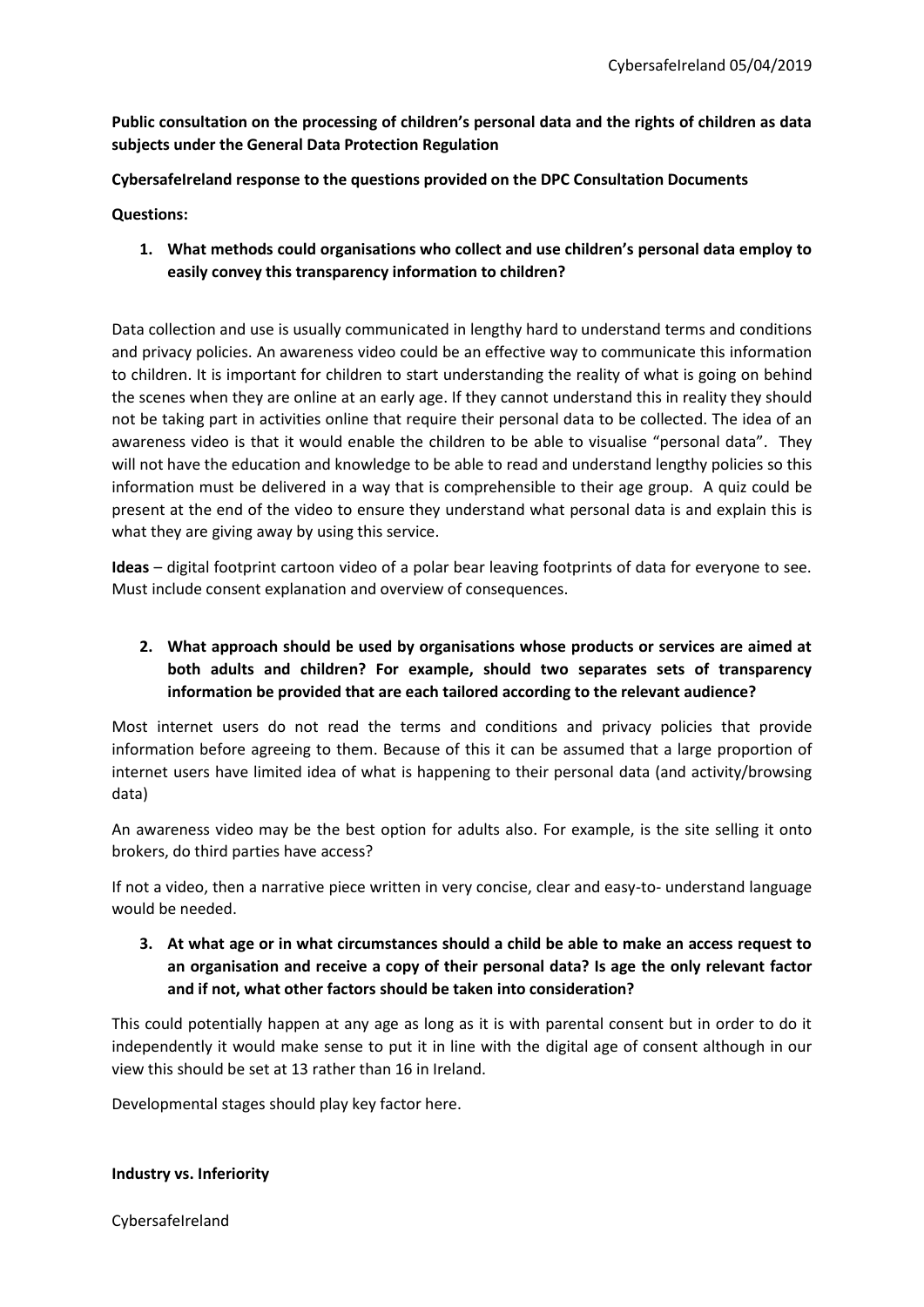During the elementary school stage (ages 6–12), children face the task of *industry vs. inferiority.* Children begin to compare themselves with their peers to see how they measure up. They either develop a sense of pride and accomplishment in their schoolwork, sports, social activities, and family life, or they feel inferior and inadequate because they feel that they don't measure up. If children do not learn to get along with others or have negative experiences at home or with peers, an inferiority complex might develop.

This also relates to data shared by others about the child online. For example a parent or caregiver may have shared much of a child's upbringing online. At this important development stage where a child is beginning to compare themselves and develop a sense of pride because of their lives or develop a sense of inferiority. These photos may have detrimental effects on this child's psychological wellbeing. It could lead to isolation and cyberbullying. "Selfie culture" what if your parents have shared not so perfect photos since the child born? The parent has therefore potentially shared an identity for the child, not allowing them to develop their own identity and sense of self which is important at this young impressionable age.

CybersafeIreland has found plenty of anecdotal evidence through its work in schools that girls as young as 9 rely heavily on the online validation, for example, deleting photos that don't get enough likes on their social media pages or if there is mean comments on the photo.

**4. In what circumstances should a parent be able to make an access request and receive a copy of their child's personal data? Is there an upper age limit after which a parent should not be able to make an access request for their child's personal data? Are there circumstances where both the parent and child should have to jointly make an access request for the child's personal data?**

Parents should be able to make an access request under exceptional circumstances at any age although it would make sense for children to be able to make their own request at the age of digital consent (with a better evidence base of what that should be). Algorithms are making fundamental choices based on the data feeding them which means it is essential for the data to be accessible to parents.

**5. How should the balance be struck between a parent's right to protect the best interests of their child and the child's right to privacy when organisations are dealing with access requests for the child's personal data?**

This is difficult as it depends on the context, from one extreme to the other. It should also depend on the age of the child.

Does a gaming application really need personal data to play to game in the first place? If the gaming application has collected data on a child, the parent should be able to access this up until 16 (or 18) if they think it is necessary for the protection of the best interests of their child. Additionally, games have recommended ages (PEGI) so this could be taken into consideration of who has rights to what. Nevertheless, if the game can be played without personal data there is no reason for the game to collect it in the first place.

Social media, this is where the child's right to privacy has to begin. Social media is now the main source of communication for children, they often socialise and 'hang out' on these platforms. Part of growing up and developing into an adult is being independent, and it is important that children in this day and age are allowed to do this. At a certain point, it would not be fair for their parents to have total control over this though we would encourage building a relationship of openness and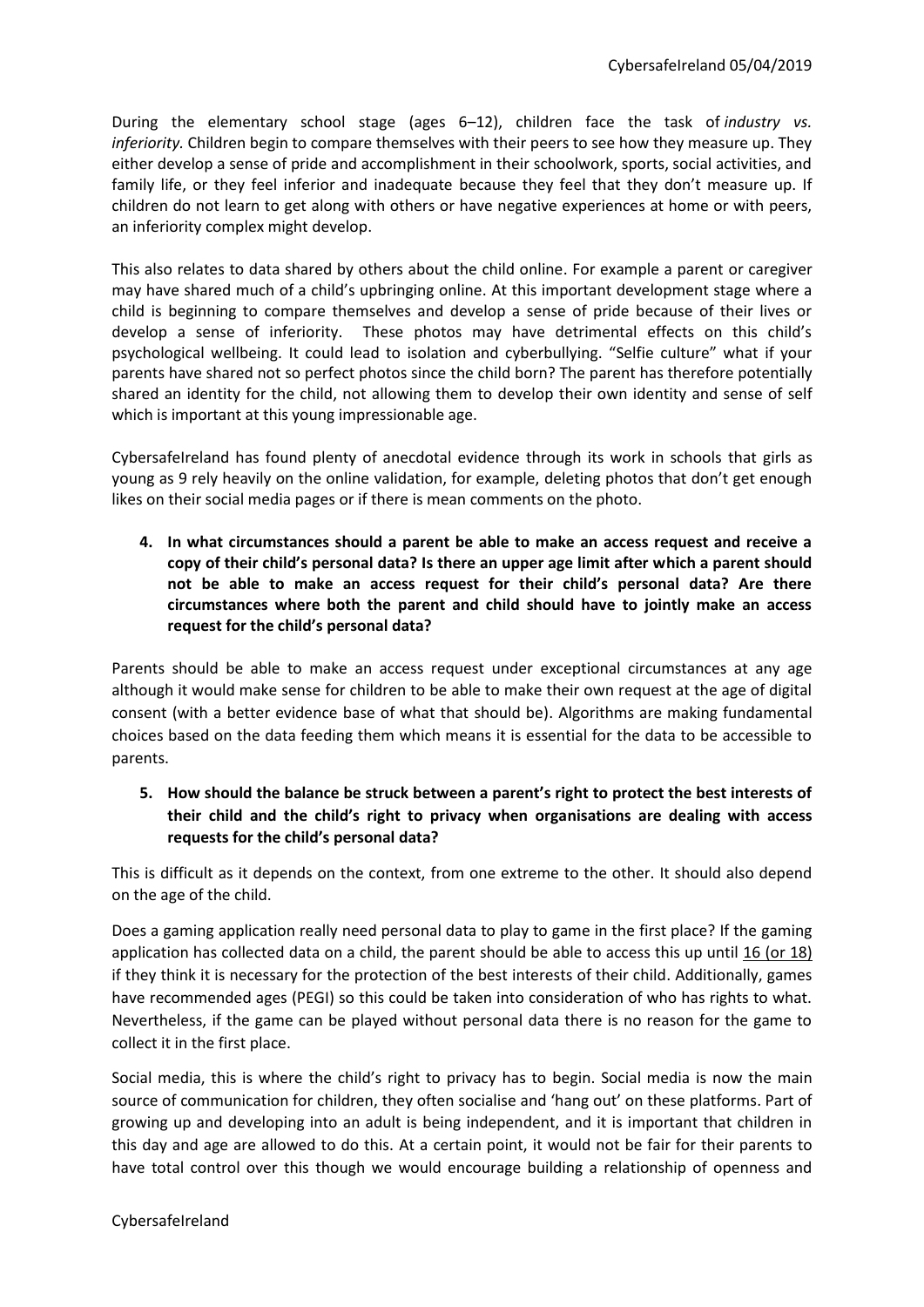ultimately trust between parent and child. We encourage parents to prepare their children for greater independence in the online world at the right point (and that can vary depending on the child). Social media platforms decide an age that it is safe for children to use their platforms, although this can often feel quite randomly selected and there is little evidence to suggest that there is an "ideal age" for access to these service or more independence on them. It will often depend on the child.

There also needs to be circumstances if parents are worried over the welfare and mental health of their child, the social media platform should be able to inform the parent if the child is under 18.

How much privacy does a child have right to? Age and context dependent.

### **6. At what age or in what circumstances should a child be able to make an erasure request to an organisation and have their personal data erased? Is age the only relevant factor and if not, what other factors should be taken into consideration?**

Any age and this can be with or without parental consent after a certain point (digital age of consent?). One form of cyberbullying is the bully posting a not so flattering photo of the victim on social media, it is important that the person in the photo is allowed to request this damaging photo to be erased. The consequences from acts like this have been devastating and it has been reported in media that they have led to self-harm and suicide. It is well known for years that bullying has negative consequences for the victim. Sharing of others data such as photos, videos and other material needs to be discussed with children – it can have severe negative consequences. Including, reputational and psychological damage.

Don't judge a book by the cover has now turned into judging people by their social media accounts, it is important children control their own identities allowing them to develop a sense of self and independence and not allowing others (bullies) decide this for them.

**7. In what circumstances should a parent be able to make an erasure request on behalf of their child and have their child's personal data erased? Is there an upper age limit after which a parent should not be able to make an erasure request for their child's personal data? Are there circumstances where both the parent and child should have to jointly make an erasure request?**

Up to the digital age of consent (which should be 13), it should be up to the parent.

**8. If an online service provider is relying on consent as their legal basis (justification) for processing children's personal data, what methods could/should be used to verify that a child is 16 or over in order that the child is granted access to the online service without the need for parental consent?** 

We believe that we need to get to a place where children can be honest about their age when they sign up and if they are under 16, then all sorts of protections should follow (educational pop-up messages, absolutely zero collection of data, appropriate filtering etc).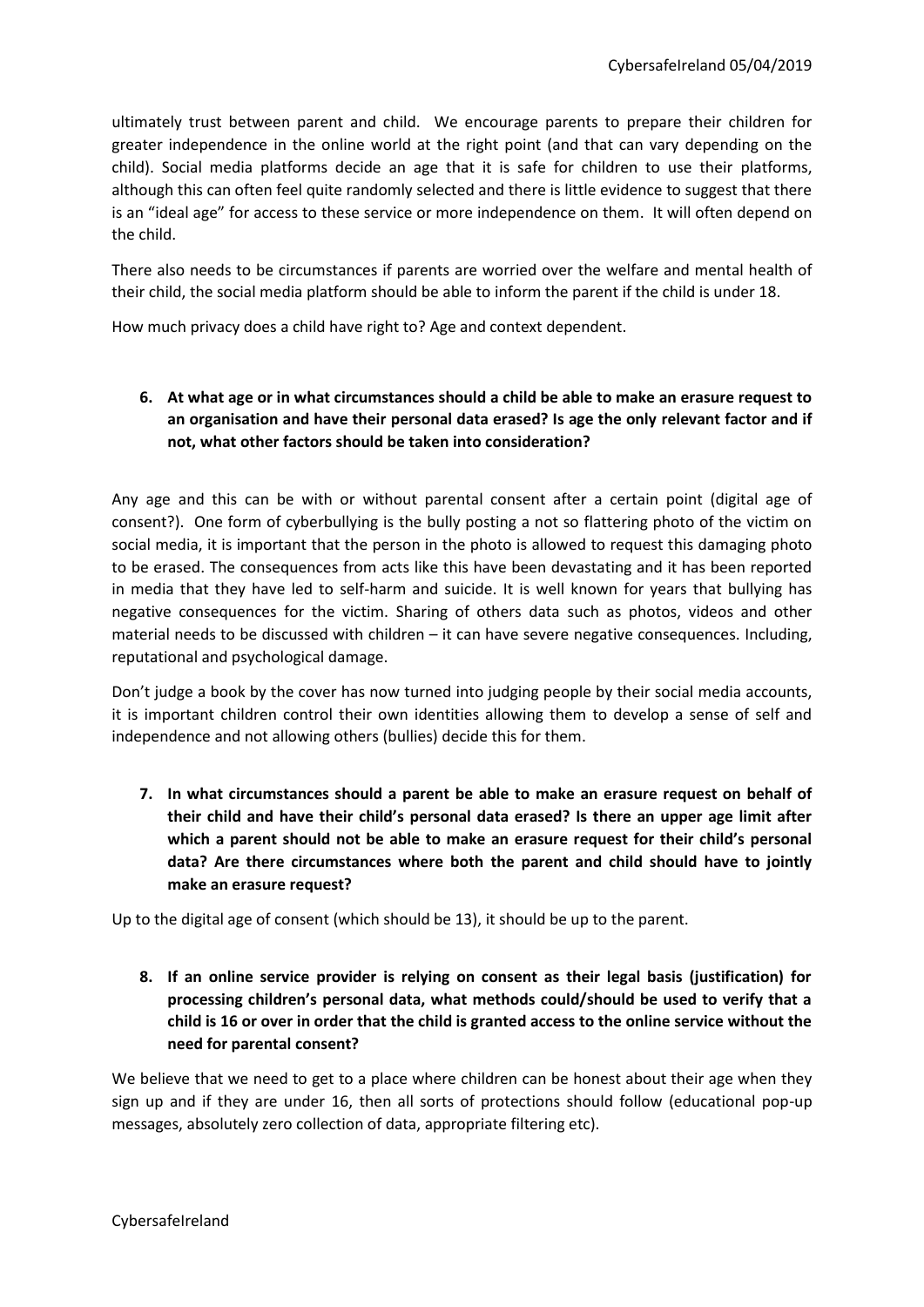# **(a) What methods could/should online service providers use to ensure that the person providing consent in these circumstances is actually the holder of parental responsibility over the child?**

Proper identification, unfortunately it seems to only way to properly identify another person but see point above about children being allowed to be honest about their age.

# **(b) What constitutes a "reasonable effort" made by organisations to verify such consent is being given by a person who is actually the holder of parental responsibility over the child? How should "reasonable efforts" be measured in this regard?**

The current situation clearly underplays it – they are choosing to exercise a light touch in most cases.

Much better educational offerings on their websites platforms for underage users.

There are also technical means of determining if a user is under a certain age just by how they use the services, what they post etc.

# **10. Prior to 25 May 2018, there was no law setting the age of digital consent in Ireland, but many online service providers required users to be at least 13. If an online service provider now is aware that an existing user of their service is under 16, should the user be locked out of the service until they reach 16?**

They simply shouldn't be allowed to collect any data and there should be a safer user experience for those under the minimum age. Children under 16 can use these services, as long as they have (in theory) parental consent. It is our experience that many children do get this consent from parents but that it is not necessarily informed consent on the part of the parent.

### **11. How should such online service providers ensure they comply with different ages of digital consent in different Member States?**

This should be covered at the consent process of the terms of the site, the same way they verify age then. The social media platform should have edited versions of the agreement process when signing up depending on the country.

#### Clear T&Cs

More educational offerings for those under 16

### **12. In the case of marketing to a child, what factors should be taken into consideration when balancing an organisation's own legitimate interests in conducting direct marketing and the interests and rights of a child who is being marketed to?**

Again, if children could be honest about their age it should trigger only age-appropriate or better still, no marketing as so many children we talk to are affected negatively by the advertising (on the basis that it's scary sometimes – drink driving ads or horror film ads, or that it's encouraging them to want things that aren't appropriate).

### **13. Should organisations be prohibited from profiling children for marketing purposes? If so, should this be age-dependent or dependent on other factors? If so, what are these other factors?**